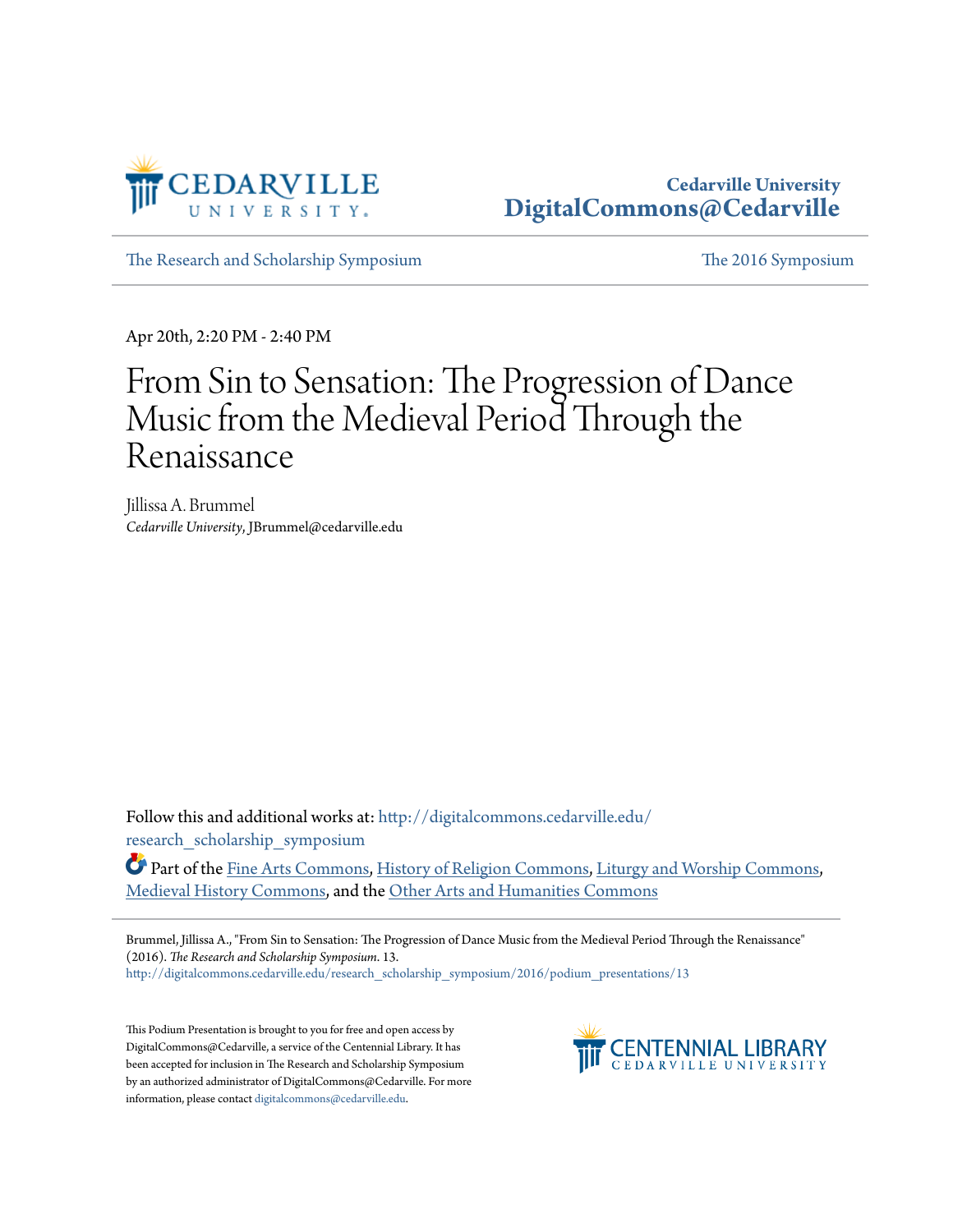From early ritual dances to modern Hip Hop and Jazz, dance music has been part of the foundation for musical art in world history and the key to unlocking information concerning societal atmospheres throughout history. With each age and progression of music came new genres, instruments and social beliefs that were woven through religious and secular culture, each of which impacted the production of dance throughout the centuries. Therefore, the art of music has seen much diversity and change throughout history, causing each individual dance genre to be created and shaped into a product fitting for the time. Because dance music gained historical importance since the medieval period, its rapid progression through oral tradition, religious tradition, and social environments reached new heights in the social and musical life from medieval times though the Renaissance period.

The evolution of dance can be traced back to the Stone Age, but the progression of dance music in the medieval period can be picked up around the thirteenth century. When dealing with the development of dance music, it is crucial for understanding worldwide culture to exam the history of dance music in western civilization because the center of dance music history resides in the historical development of western music. Dance music can be put into two categories: sacred and secular. While, most dances in this period are secular, the church traditions had significant impact on the regulation of dance music. Music is commonly understood as the universal language and movement of the body is also a form of communication. Body movement accompanied with music can be very meaningful to fulfill a purpose, but the medieval church did not agree with this and disregarded dance as a sacred action. Melissa Hudler states in her article, *The Body Speaks of Sin: The Voice of Dance in the Middle Ages:* "In other words, gestures silently voice the changing values of a social system, and the acceptable bodily movements in a society reveal that society's moral structure. This value of gestures reveals the fact that the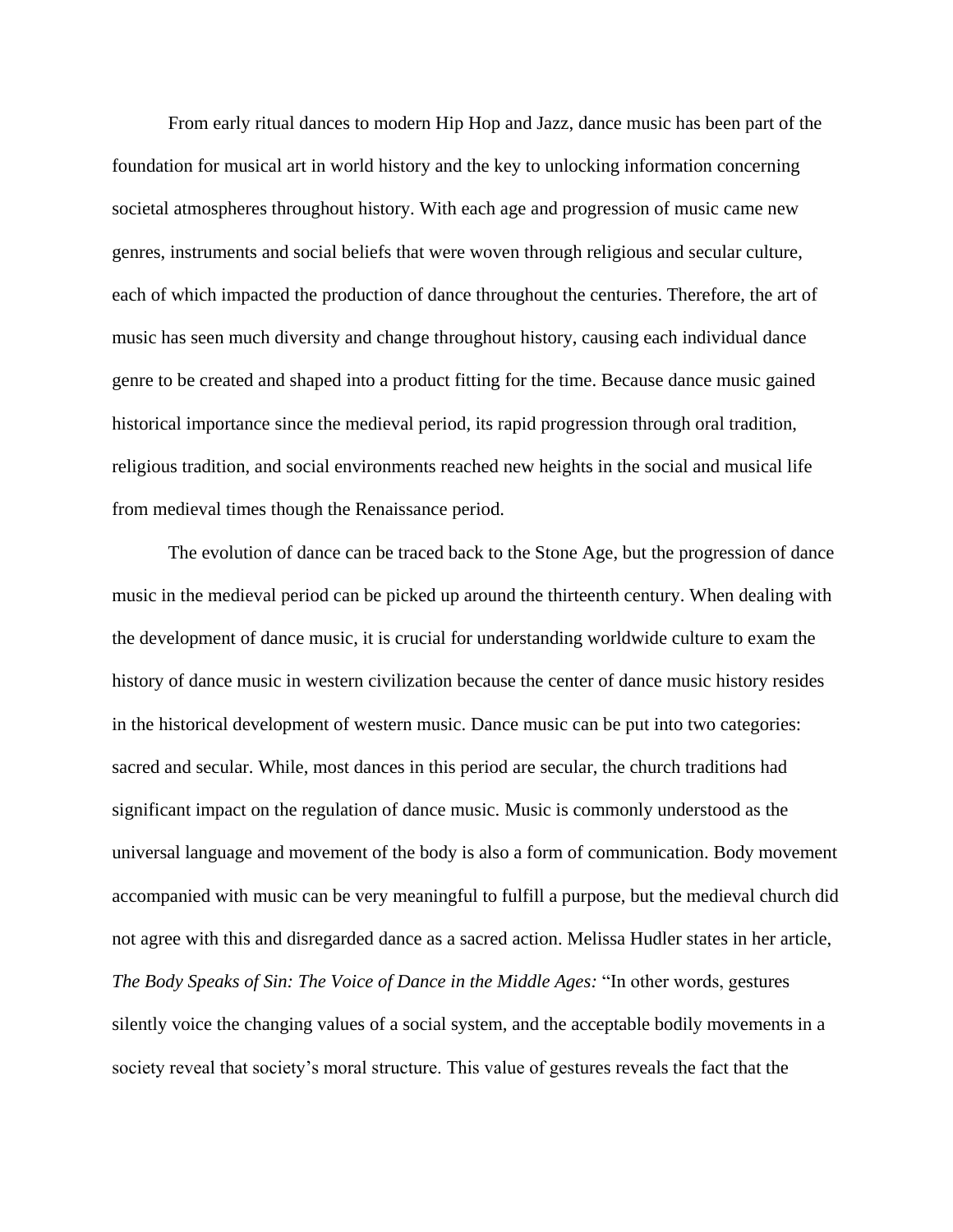human body was of greatest importance in medieval society and culture."<sup>1</sup> The medieval times were shaped by the church authority in relation to the pagan culture, which heavily supported dance music among the nobility and commoners. Medieval society was progressing culturally and socially, and their focus on pushing dance in an era that negated it showed their will and vision to move forward. From years of resistance to dance music to the heavy influence pagan culture had on society, the medieval church began embracing dance disciplines.

According to *World History of the Dance* by Curtis Sachs, the early medieval church believed that practicing certain dances in a sacred setting would lure people to Christianity. Although most secular and flamboyant dances from the pagan culture became tolerated by the church, classical drama was still declared obscene and blasphemous.<sup>2</sup> Classical drama was the act of including dance, stage and props with musical elements. Having accepted the belief that dance in itself wasn't sinful, but the associations of pagan culture it brought was, the church began services that included dances with the chorus. One of the dances that Hudler discusses is an early rondeau, a group circular dance, which contains clear Christian ideas in its lyrics:

Sol est in meridie-Laudes demus marie-Fulget dies gratie Et gaudii A laude Marie Non debent conscie Lingue demi $3$ 

 $\overline{\phantom{a}}$ 

Hudler translates the above rondeau as follows: "The sun is in the south/let us give praises to Mary/the day of grace shines out, the day of joy/the perceptive tongues of

<sup>&</sup>lt;sup>1</sup>Melissa Hudler, "The Body Speaks of Sin: The Voice of Dance in the Middle Ages," *Interdisciplinary Humanities* 21, no. 1 (2004): *Humanities International Complete*.

<sup>2</sup>Curtis Sachs, *World History of the Dance.* (New York: W.W. Norton & Company, Inc., 1937), 251.

<sup>&</sup>lt;sup>3</sup>Hudler, "The Body Speaks of Sin: The Voice of Dance in the Middle Ages."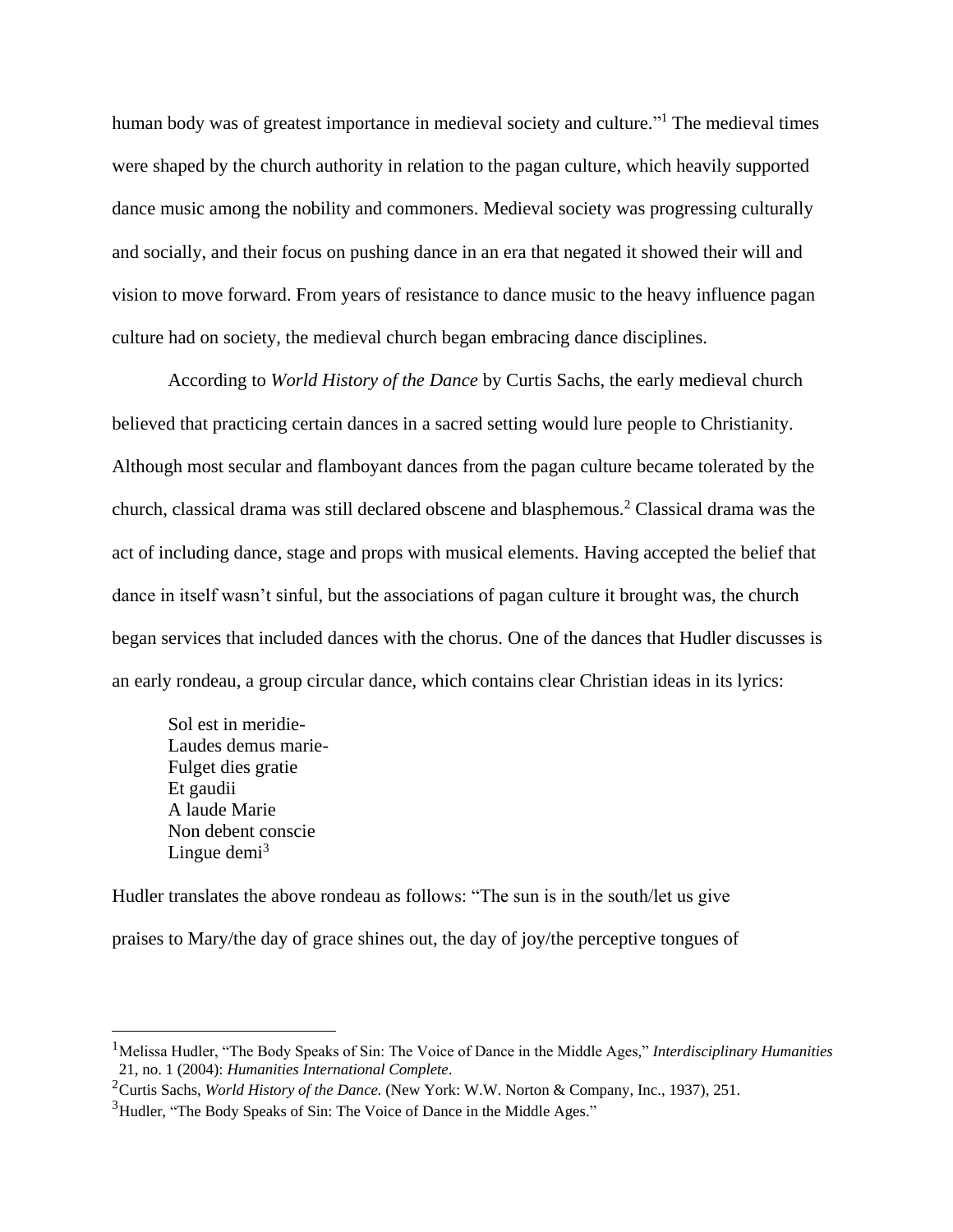sinners should not be torn from Mary's praise."<sup>4</sup> These lyrics emphasize how the Christian church sought to embrace secular dance forms and themes, but integrate their own ideas to combat the pagan culture. Clergy men, priests and bishops, even advocated for dancing at gatherings such as feast days, sacred devotionals and ceremonial events. In Gayle Kassings book, *History of Dance: An Interactive Arts Approach* she claims that it became ritual to dance around the altars to hymns on feast days with worshippers singing and dancing in the churchyards. She also denotes that, "Religious dance was ceremonial in nature, using beautiful figures, solemn movements, and symbolic poses that were accompanied by hymns."<sup>5</sup> This is in stark contrast to pagan dances, as described by Hudler, "as a demonic invention, dance was believed to serve well as an exhaustive punishment for those who found joy in dancing."<sup>6</sup>

Once the Christian church accepted dancing, nearing the tenth century, history began to change. Timothy McGee's book on instrumental dances affirms this, "Dancing continued to be a part of the Christian ceremony of worship through the era; church documents from the late Middle Ages make it clear that dances were permitted in the celebration of certain feasts and that they were performed by clerics."<sup>7</sup> Dance music was no longer directly related to the pagan culture, but rather encouraged because of its deep roots from the medieval church promoted by clergy men. Some of the sacred dance music related to the church still contained dark themes and demonic roots, such as the dances of death, also referred to as *danse macabre*. Kassing states that, "The dances were

<sup>&</sup>lt;sup>4</sup>Hudler, "The Body Speaks of Sin: The Voice of Dance in the Middle Ages."

<sup>5</sup>Gayle Kassing. *History of Dance: An Interactive Arts Approach.* (Champaign, Illinois: Human Kinetics, 2007), 73. <sup>6</sup>Hudler, "The Body Speaks of Sin: The Voice of Dance in the Middle Ages."

<sup>7</sup>McGee, Timothy. *Medieval Instrumental Dances*. (Bloomington, Indiana: Indiana University Press, 1989), 1.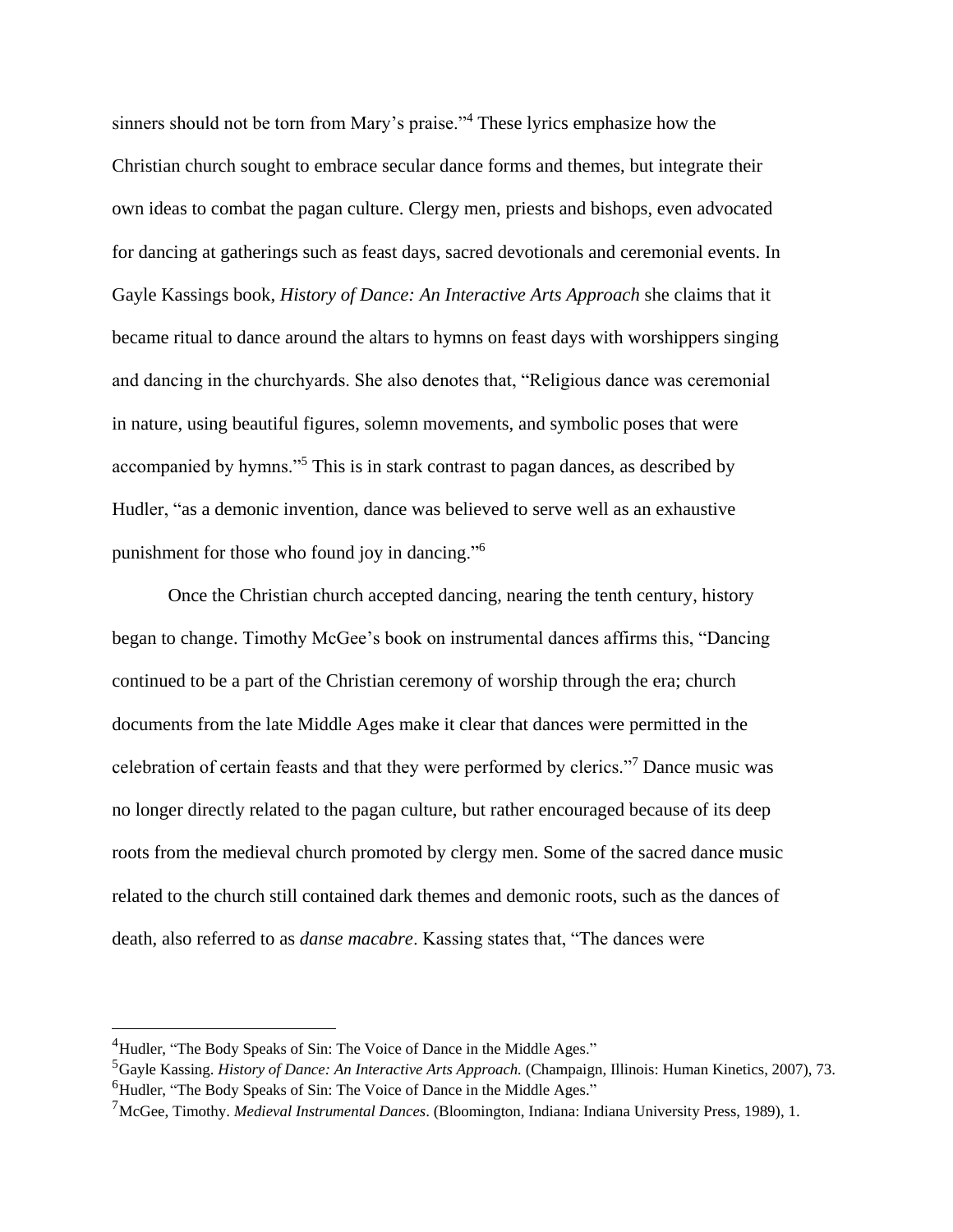performed to ward off death while symbolizing oblivion and death."<sup>8</sup> The dances of death were typically performed in medieval churchyards as a round dance and illustrated how death would lead all people, kings, monks, and peasants to the grave. The circle formation for this dance was very important because, as alluded to by Hudler, "A circle allows no one to be in a superior position, thus representing equality in death. Only in death could medieval people be equal because equality amongst the classes was not evident in life." <sup>9</sup> The dance of death also carried certain connotations among the common people that were represented through the skeleton. Death, in the form of a skeleton, would lead the village people in their round dance that eventually led to the grave. Kassing states that, "Some people thought they could hear the dead singing and dancing in an effort to revisit the joys of living. They believed the dead danced in churchyards, drawing the living into the dance, who then died within the year."<sup>10</sup> Although this dance had demonic associations, it was accepted as sacred dancing, and as more dances infiltrated the church atmosphere, eventually dance-dramas in the late thirteenth and early fourteenth centuries were accepted as well.

While historically there is not a lot of information on dance-dramas in the sacred setting, its progression is very important in the development of dance music from the medieval times through the Renaissance period. Kassing discusses sacred dance music further by dividing dance-dramas into the categories of mystery, miracle and morality plays. Mystery teachings were used in the church to educate the congregation on church teachings from the Bible and theological books, such as the falling of Egyptian idols or the passion of the Christ. Mystery

<sup>8</sup>Kassing. *History of Dance: An Interactive Arts Approach.* 74.

<sup>&</sup>lt;sup>9</sup>Hudler, "The Body Speaks of Sin: The Voice of Dance in the Middle Ages."

<sup>10</sup>Kassing. *History of Dance: An Interactive Arts Approach.* 75.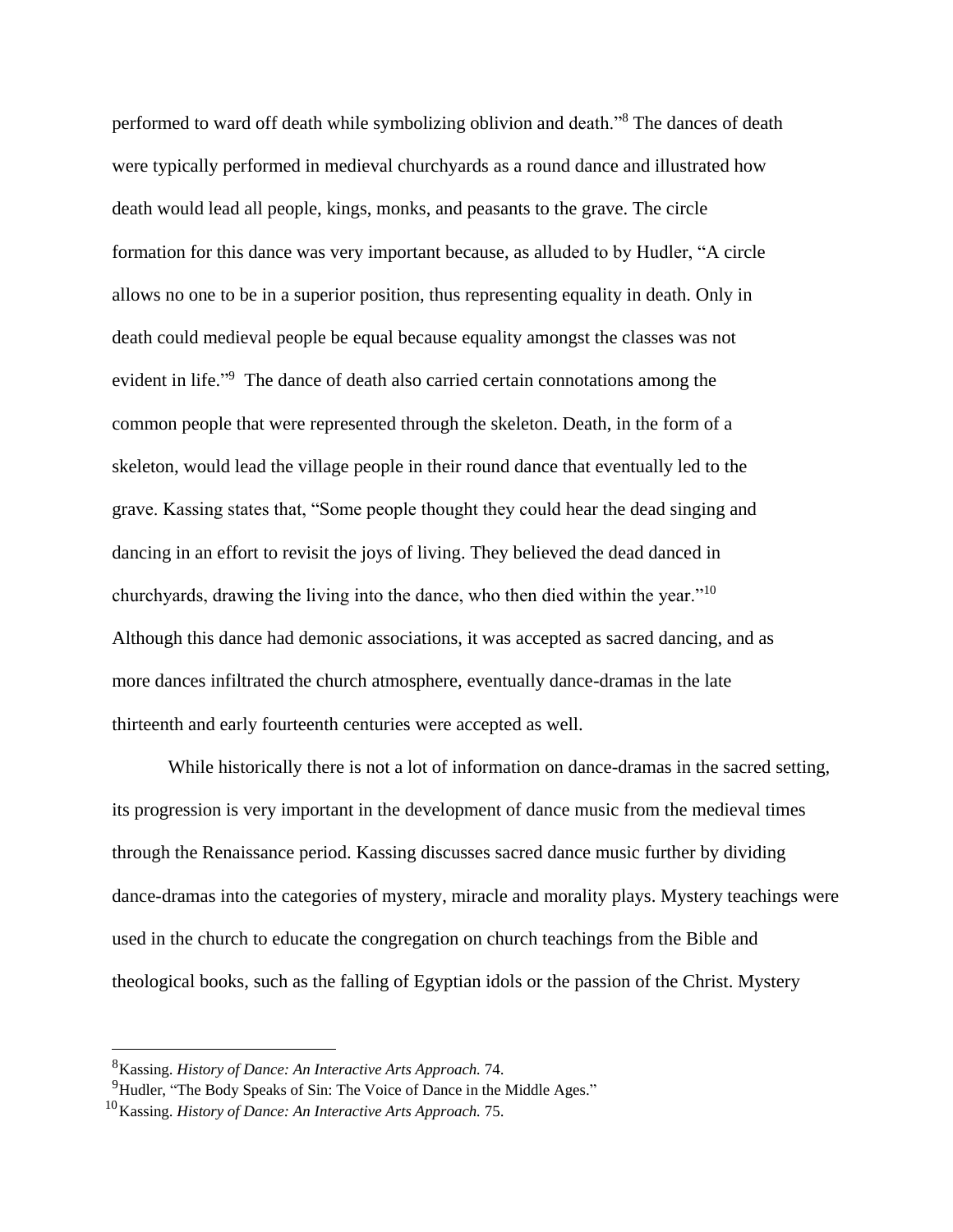teachings could be staged in the sanctuary with clergy men as actors who chanted in Latin to accompany the biblical texts. Miracle plays were depictions of the lives of saints and martyrs using actors and prisoners in tortuous scenes to properly present church history. Morality plays were developed later in the fourteenth century, according to Kassing, and illustrated moral truths such as virtue and integrity. Kassing concludes that, "Through mystery, miracle, and morality plays, theater made the transition from teaching Bible stories and lives of saints and martyrs to presenting allegorical dramatizations of man's struggle between good and evil."<sup>11</sup> After her conclusion, it is important to realize that the development of dance-dramas within the church are important to dance music history because they show the growing popularity and tolerance of dance music from both a sacred and secular atmospheres.

Dance music was traditionally secular, although slowly accepted in sacred settings as previously mentioned, and its progression has been greatly important to medieval and Renaissance culture. As societies prospered through the ages, so did dance styles and genres. Some of the earliest genres of dance music trace back to the trouvère repertory according to Joan Rimmer's article, "Dance Elements in Trouvère Repertory." She discusses that the connection between dancing and the trouvère movement has always been assumed and that until detailing of musical artifacts and musical manuscripts, which are sparse, there is only some evidence showing that dance music originated within the trouvère repertory.<sup>12</sup> Some specific evidence of dance music from the medieval period can be established through the rondeau, carole, ballade and virelai genres that are included in trouvère repertory. Typically, these genres are associated with the French, because the trouvère movement has French origins, but historically, dances have

<sup>11</sup>Kassing, *History of Dance: An Interactive Arts Approach,* 76.

<sup>&</sup>lt;sup>12</sup>Joan Rimmer, "Dance Elements in Trouvère Repertory." *The Journal of the Society for Dance Research* 3, no. 2 (1985): [http://www.jstor.org/stable/1290555.](http://www.jstor.org/stable/1290555)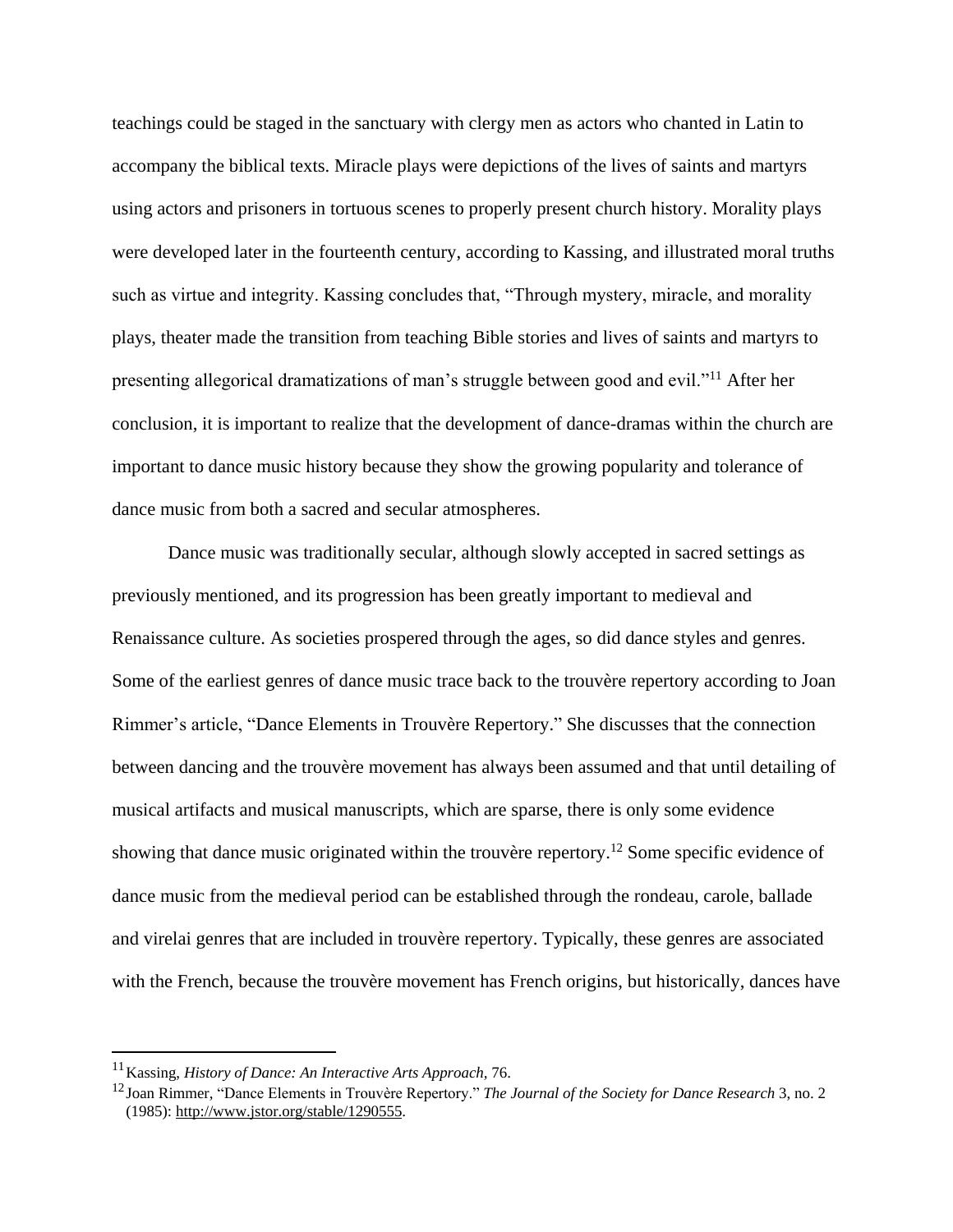survived into the Renaissance period and beyond from specifically the Faroe Islands and from South Brittany. Although there is some speculation about dance music in the medieval period being also sung, Curt Sachs put this to rest, "Let us now turn to the music of the medieval dance. In the older literature we sometimes find the dance leader as soloist with the chorus of dancers singing the responses, and sometimes the minstrel with his fiddle carrying the dance melody."<sup>13</sup>

First, the rondeau is often interchangeable with the carole, but was a round dance in which the group leader would alternate melodies with the group, usually for a festival occasion that celebrated the coming spring. The rondeau, as well as the ballade and virelai are associated with the medieval French *formes fixes* (fixed form) where poetry was sung in specific strophic form with melodic phrases, indicating new poetry or musical content with upper and lower case letters: upper case indicating repetitions of words and music, lower case indicating poetry and melodic repetitions with different words. This specific pattern was often, ABaAabAB for the rondeau. Second, the ballade was associated with the troubadour's and trouvère's dansas or baladas, another name for their dance music. Ballade choreography was similar to the rondeau, but with denser musical content and slower steps, often with a triple beat pattern. Although the ballade is connected with the French, Richard Hoppin connects different cultures with these trouvère dances in *Medieval Music*. Hoppin states:

The name balada passed into the musical terminology of both France and Italy, but it came to designate different forms in two countries. The Italian ballata kept a refrain at the beginning of the poem and after each stanza and corresponds in form to the French virelai. The French ballade apparently began with much the same form but developed in a different way.<sup>14</sup>

<sup>13</sup>Sachs, *World History of the Dance,* 285.

<sup>14</sup>Richard Hoppin, "Secular Monophonic Song, I: Latin and Provencal Lyrics." *Medieval Music.* (New York: W. W. Norton & Company, Inc., 1978), 297.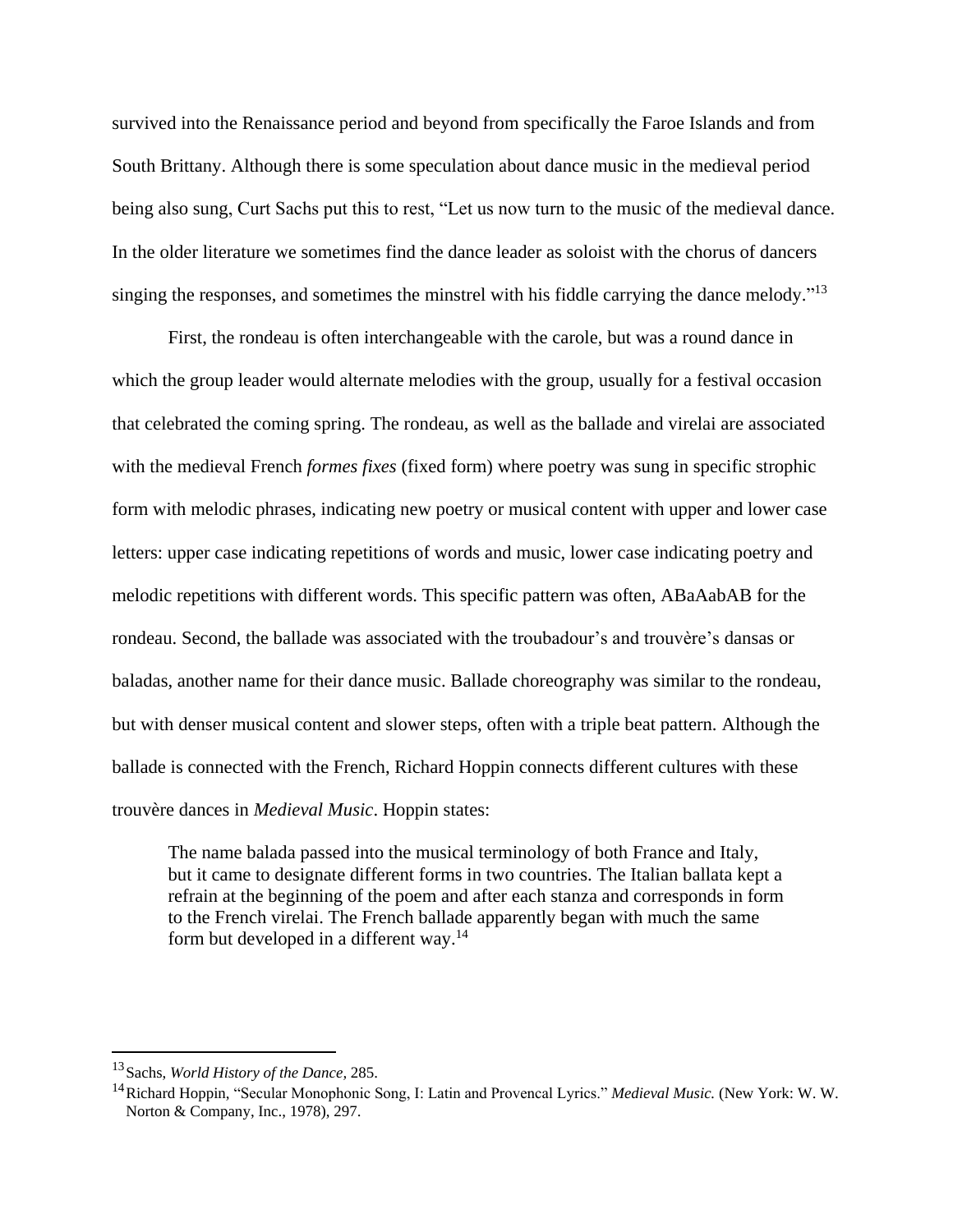The French and Italian versions of the ballade both used capital and lower case letters to indicate lyrical and melodic material. Thirdly, the virelai is both poetically and musically structured, like the previous, and usually follows a pattern of, AbbaAbbaAbbaA. This dance was usually played on trouvère instruments: hornpipes with three finger holes or wooden recorders that had two finger holes with a thumb hole. The virelai contained simple tunes with three or four note melodies. The content of the *formes fixes* as described by Hoppin, were love songs, debates, court songs, pastourelles and laments.<sup>15</sup> In, *The Carole: A Study of a Medieval Dance* by Robert Mullally, music of the Carole and other *formes fixes* illustrates how the music stands parallel with the lyrics and that the compositions weren't originally for dance, but that round dances adapted to the musical genres to show completeness to literary and musical content.<sup>16</sup> The development of poetry in relationship to music and dance also shows rapid progression from the medieval period to the Renaissance. Historically, the poetry used in trouvère music was written beginning in the thirteenth century, but music and dance did not accompany trouvère poetry until the fourteenth century.<sup>17</sup> Dance music in the thirteenth and fourteenth centuries proved to progress quickly and greatly impact musical history; through rondeau, carole, ballade and virelai dances, dance genres were able to move into the Renaissance with a firm foundation in liturgical and courtly dance music. Because of this, dance music proceeded to develop into new genres and styles, taking on different characteristics in Renaissance society.

While the *formes fixes* died out entering into the Renaissance, new dances related to the style of round dances were developed early on. The bass danse, a circle dance barrowed from the *form fixes,* moved into the Renaissance gaining popularity, and the new pavan and galliard

<sup>15</sup>Hoppin, *Medieval Music.* 293.

<sup>16</sup>Robert Mullally, *The Carole: A Study of a Medieval Dance*. (Burlington, Vermont: Ashgate, 2011), 77.

<sup>&</sup>lt;sup>17</sup>Rimmer, "Dance Elements in Trouvère Repertory."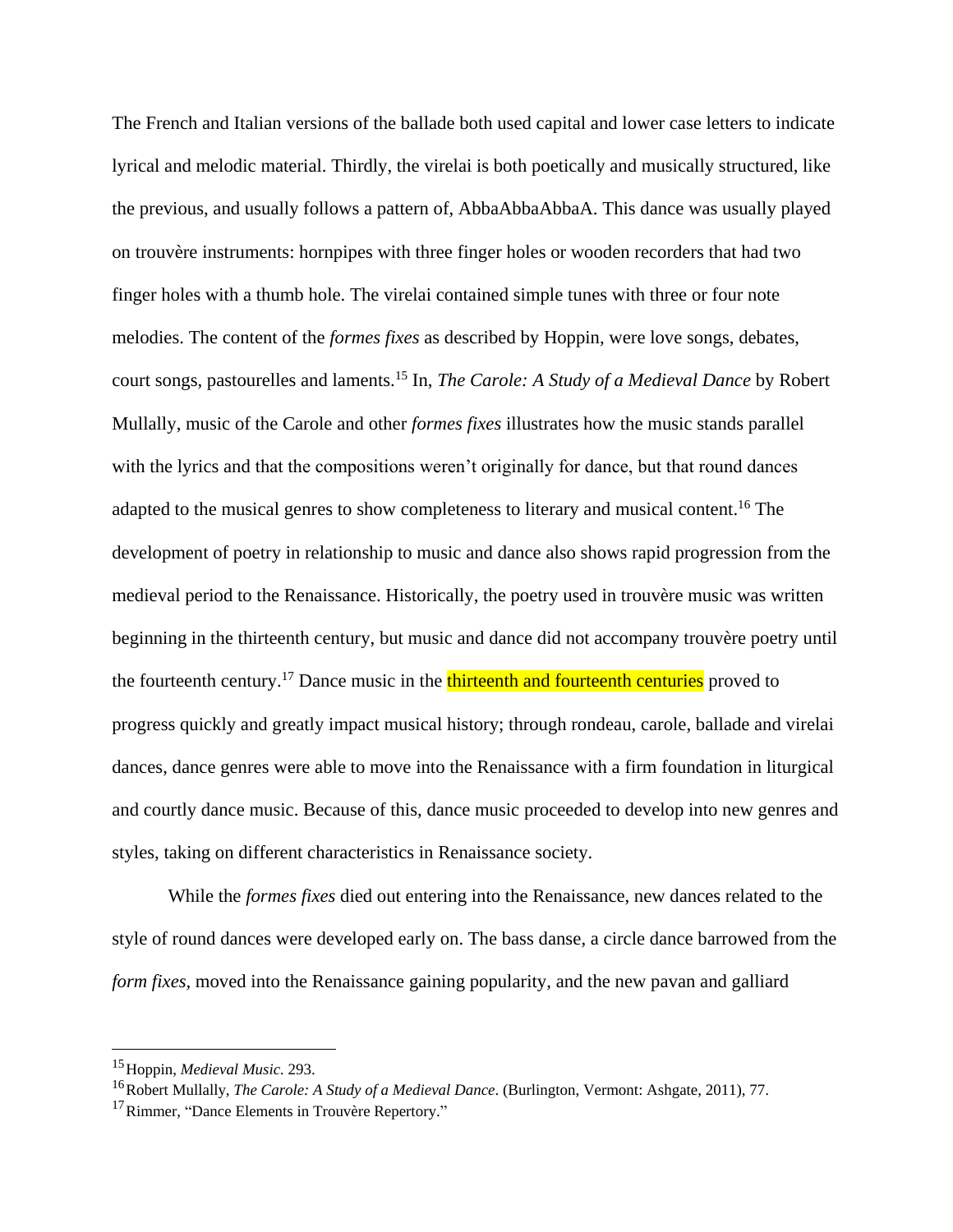resembled both the basse danse and *form fixes* from the medieval period. According to Peter Walls, *Common 16th-Century Dance Forms: Some Further Notes*, popular dances in the Renaissance included the pavan and galliard, la volta, courante and alman, branle, gavotte.<sup>18</sup> The pavan and galliard are separate dances, but linked together because the galliard immediately follows the pavan and shares melodic material but with a different meter: pavan in a two pattern and galliard commonly in a three pattern. The pavan-galliard grouping is described as a dignified dance and can be used for processional events. The galliard was specifically characterized by five steps, according to Walls, and was a couple's dance that followed a procession, usually a wedding or festival.<sup>19</sup> Both the pavan and galliard had instrumental accompaniment, usually for lute and keyboard in the early Renaissance according to Leeman Perkins book, *Music in the Age of the Renaissance.<sup>20</sup>* The important progression between the medieval period and Renaissance in dance music can specifically been seen in round dances moving to couple dances. This is yet another example of rapid progression made in the cultural developments and acceptance of dance music between these two periods.

While dance music from the medieval and Renaissance periods persisted through drastic movements and changes religiously and made innovative developments in the social field, dance music was only capable of these progressions through key tools- such as new instruments, publications, and dance music literature, which were utilized to further the success of dance music. Dance music is relatively instrumental, as traced back to the trouvère's repertory in the thirteenth century, therefore, only through utilizing different instruments could dance music be constructed.

<sup>18</sup>Peter Walls, "Common 16th-Century Dance Forms: Some Further Notes." *Early Music* 2, no. 3 (1974): [http://www.jstor.org/stable/3125561.](http://www.jstor.org/stable/3125561)

<sup>19</sup>Walls, "Common 16th-Century Dance Forms: Some Further Notes."

<sup>20</sup>Leeman Perkins, *Music in the Age of the Renaissance.* (New York: W. W. Norton & Company, Inc., 1999), 835.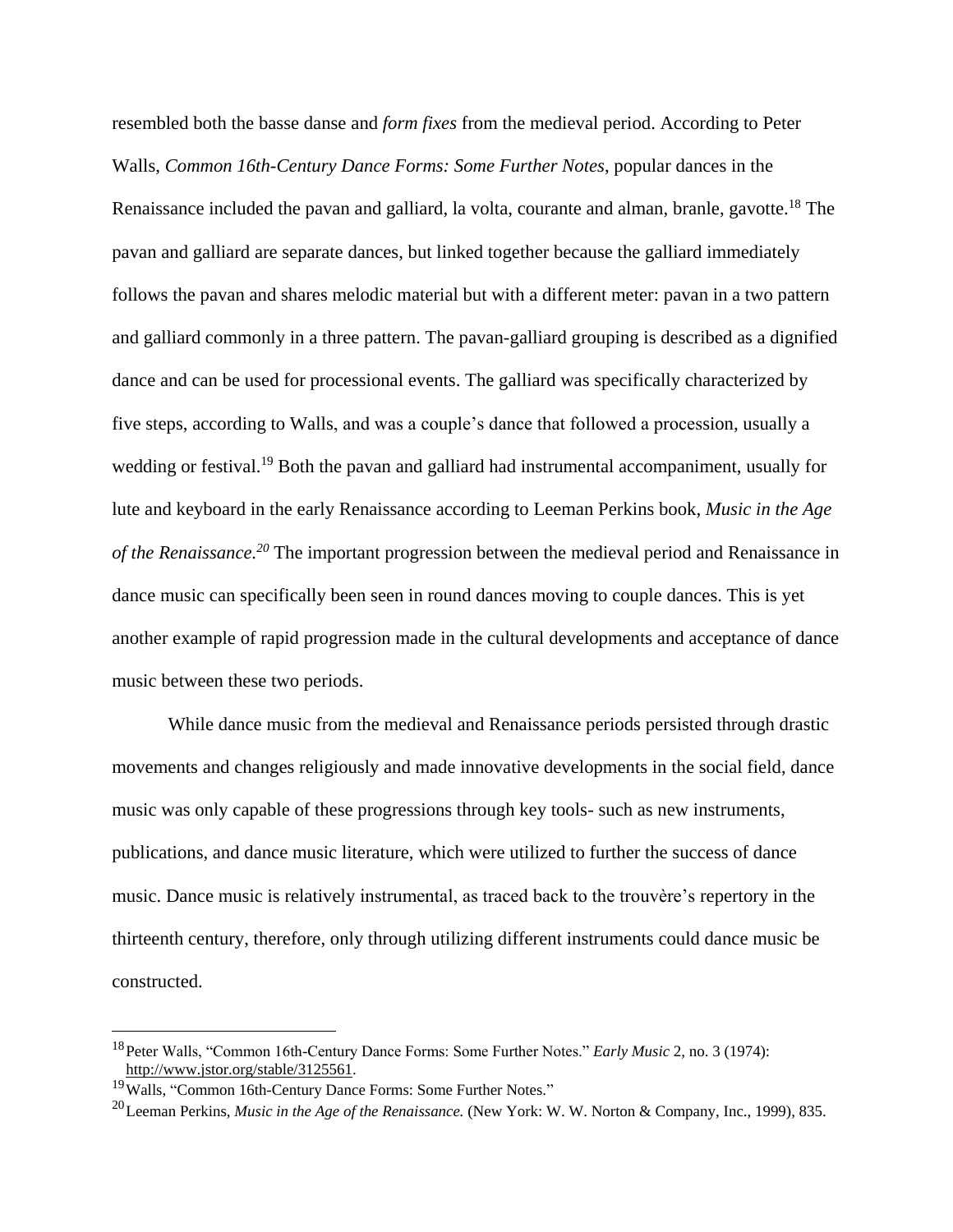Bone flutes and reed flutes can be traced further back in history than the medieval period, but through trouvère history specific instruments developed and were carried through the century into the Renaissance period. Horne pipes and wooden recorders used in performing virelais, as mentioned before, are some of the early medieval instruments, but the fiddle was also used in the estampie and early keyboard instruments for dance music are mentioned in historic musical score manuscripts such as the Robertsbridge Codex.<sup>21</sup> Other medieval instruments used for dance music are mentioned in one of Guillaume de Machaut's manuscripts and quoted in Timothy

## McGee's book, *Medieval Instrumental Dances:*

But you should have seen after the meal the minstrels who entered in generous number, with shining hair and simple dress! They played many varied harmonies. For I saw there all in a group Vielle, rebec, gittern, [13 additional lines of instruments] and certainly, it seems to me that never was such melody seen nor heard, for each of them, according to the tone of his instrument, without discord, plays on Vielle, gittern, citole, harp, trumpet, horn, flageolet, pipe, bellows, bagpipe, nakers, or tabor, and every sound that one can make with fingers, quill and bow I heard and saw in that park. When they have finished an estampie, the ladies and their friends went off in twos and threes, holding one another by hand, to a very beautiful chamber.<sup>22</sup>

This illustrates the variation of instruments in the medieval period, from stringed instruments to plucked, fingered and blown instruments all used in dance music. Now, not all of these instruments were commonly used, or used all together, but above all, the vielle was used the most. The vielle was the precursor to the violin, also referred to as the fiddle, and was used specifically in the estampie, but was also used in historic trouvère repertoire- the melody in unison with the vocal line. The vielle was commonly used in France, England, Italy and Germany, and was mostly known as a solo instrument, except in cases of dance music when played with a harp or shawm.<sup>23</sup> The vielle made great improvements moving into the

<sup>21</sup>Hoppin, *Medieval Music.* 351.

<sup>22</sup>McGee, *Medieval Instrumental Dances*. 25.

<sup>23</sup>Hoppin, *Medieval Music.* 281.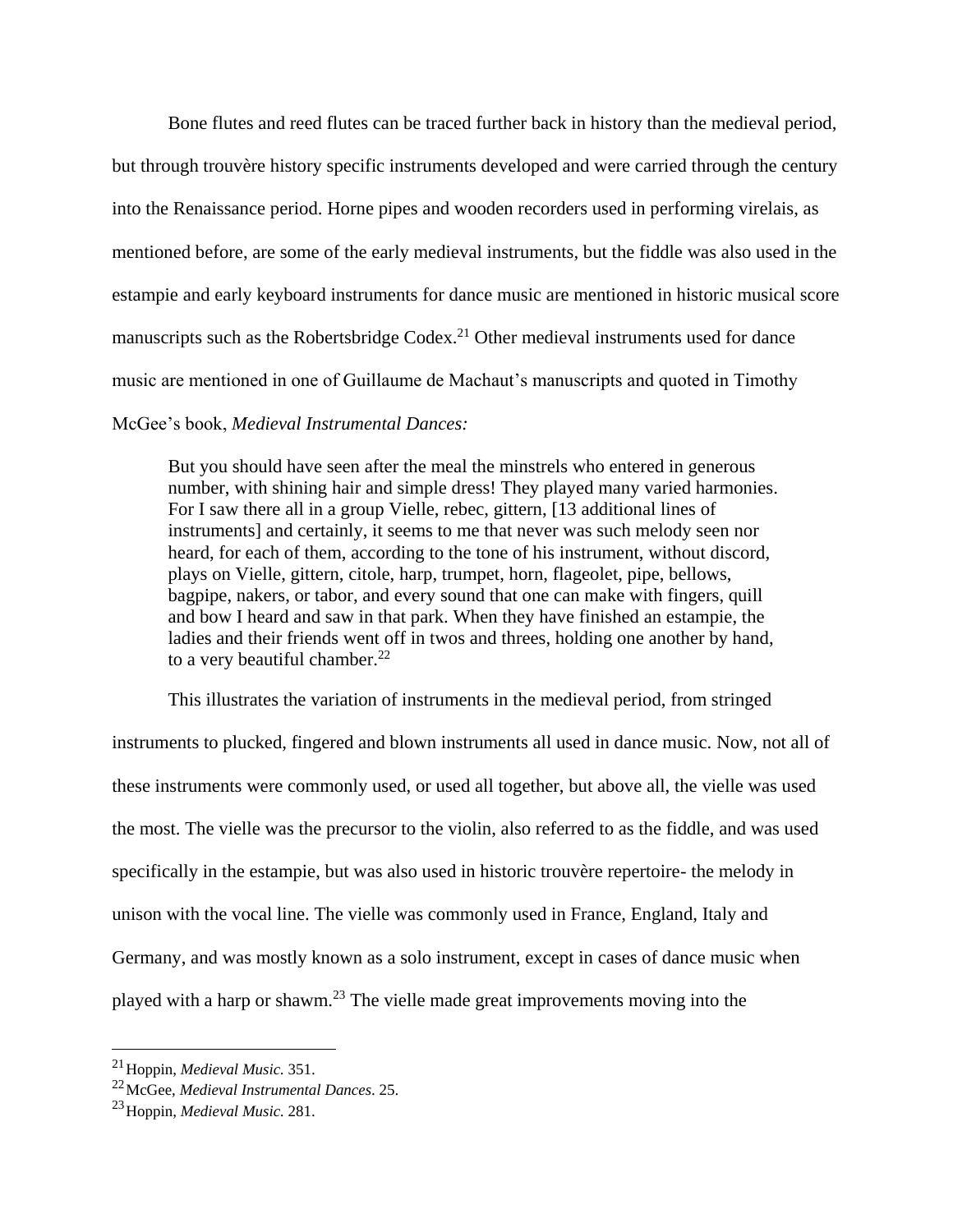Renaissance, becoming the most important instrument family of musical life, and with its changing mechanics, became known as the violin. The violin was constructed smaller than the vielle and its strings were tuned in fifths, like the modern violin. The usage of the violin was mostly for dance music, specifically in the courts and could be heard in the early Renaissance bass danse and branle dances. *A Performers Guide to Renaissance Music* talks about how the Renaissance violin was used, "Because dance music was the primary repertory of the Renaissance violinist and dancing was an entertainment shared by most segments of society, fiddling was a source of employment as well as an enjoyable pastime."<sup>24</sup>

The second commonly used instrument is the flute, carrying various names, shapes, and sounds. Some of the first flutes were made with bones and wood, carved with finger holes and blowing holes. medieval flutes had between three and seven finger holes and the smaller flutes would commonly have a thumb hole, dating as far back as AD1000- These flutes would typically play five notes.<sup>25</sup> The flutes were used in specifically the rondeau and virelai, but it is implied from medieval dance literature that flutes, as well as many other instruments, were often used in other dances as well. Several other instruments mentioned in McGee's book are impossible to illustrate with specific music examples, because although much of dance music required instrumental accompaniment, most existing manuscripts only contain the poetic form and simple melodies used throughout the period.<sup>26</sup> A close relative to the medieval flute is the recorder which gained popularity moving into the Renaissance period. The construction with finger and thumb holes remained similar to the flute, but a key difference is the over tone abilities of the Renaissance recorder. Based on the speed of air used combined with specific fingerings, a

<sup>24</sup>Jeffery Kite-Powell, *A Performers Guide to Renaissance Music.* (Bloomington, Indiana: Indiana University Press, 2007), 158.

<sup>25</sup>Rimmer, "Dance Elements in Trouvère Repertory."

<sup>26</sup>Hoppin, *Medieval Music.* 352.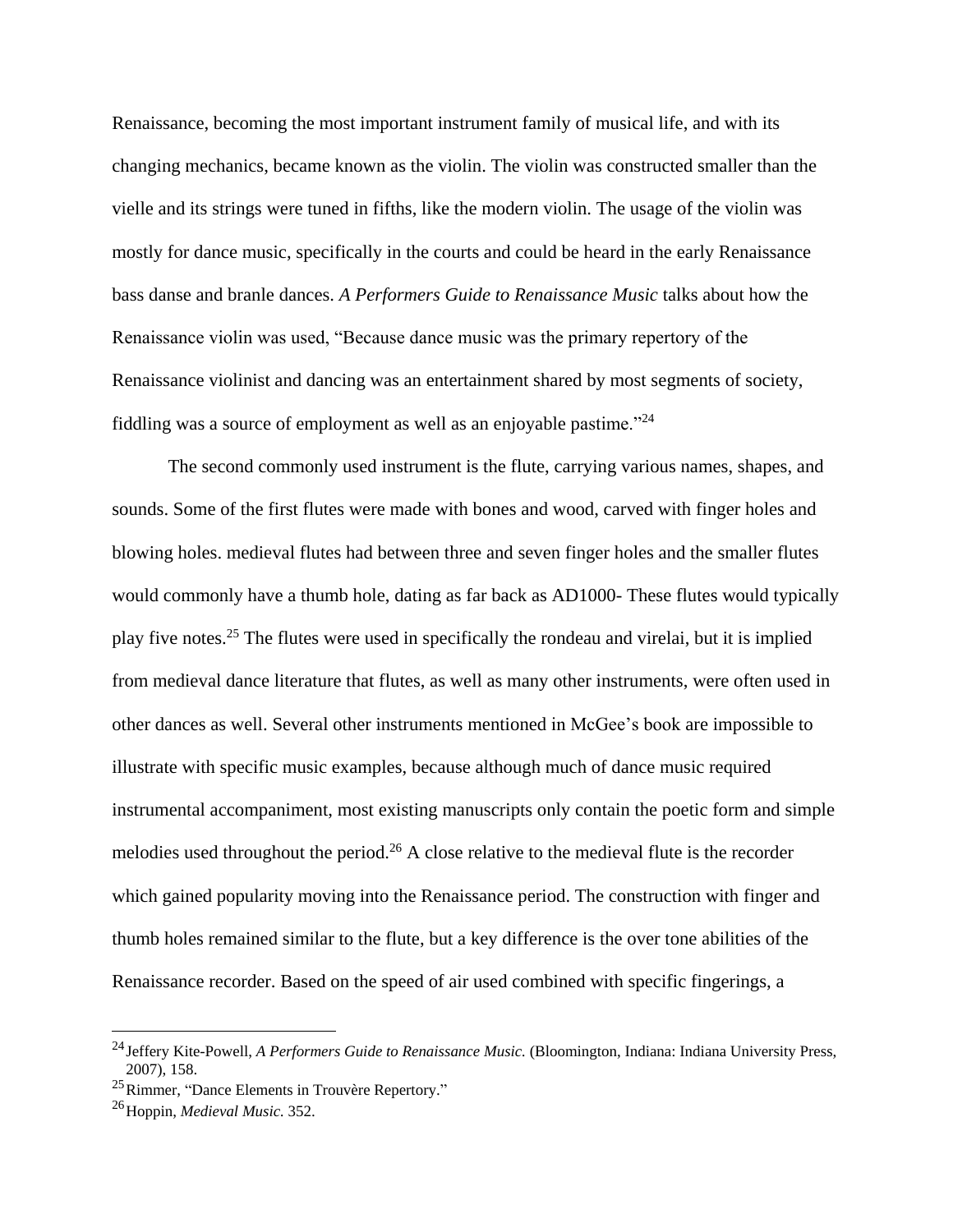musician could reach multiple notes, even ranges of an octave or more. The recorder was a popular instrument in all classes and was included in almost all dance music of the Renaissance, specifically in processional dances like the pavane and galliard.<sup>27</sup>

Other important instruments of the Renaissance period include the shawm and sackbut. While the shawm was invented before the Renaissance, dating back to the thirteenth century, its popularity wasn't gained until the sixteenth century when its size was increased and performances were increased in Spain, Germany and England. The shawm was a technically demanding instrument and comparable to the modern day bassoon with its construction and reed. Shawms were used in most proper Renaissance dances, but specifically in the Italian bassadanza and ballo, and the French basse danse. The sackbut was also used in the basse danse, but also the pavane and galliard. The sackbut was the Renaissance trombone and quite similar to the modern trombone, it contained a pitch slide and gained popularity in the beginning of the fifteenth century. The sackbut was used in almost all dance music that utilized shawms and could also be heard in French branle dances.<sup>28</sup>

The progression of instrumentation is important to the development of dance music from the medieval to Renaissance period because it illustrates the rapid cultural and social progressions that were made in the exploration of new dance music, genres and styles. Although new innovations of instrumentation were important, in the fifteenth century the biggest innovation in the music world took place- the invention of the printing press. Up to and through medieval times, most music was passed by oral transmission, or in few cases of dance music, by manuscript. But, when Ottaviano dei Petrucci of Fossombrone invented music printing in the late fifteenth century, he drastically improved the transmission and reconstruction of dance music

l

<sup>27</sup>Kite-Powell, *A Performers Guide to Renaissance Music.*26.

<sup>28</sup>Kite-Powell, *A Performers Guide to Renaissance Music.*126.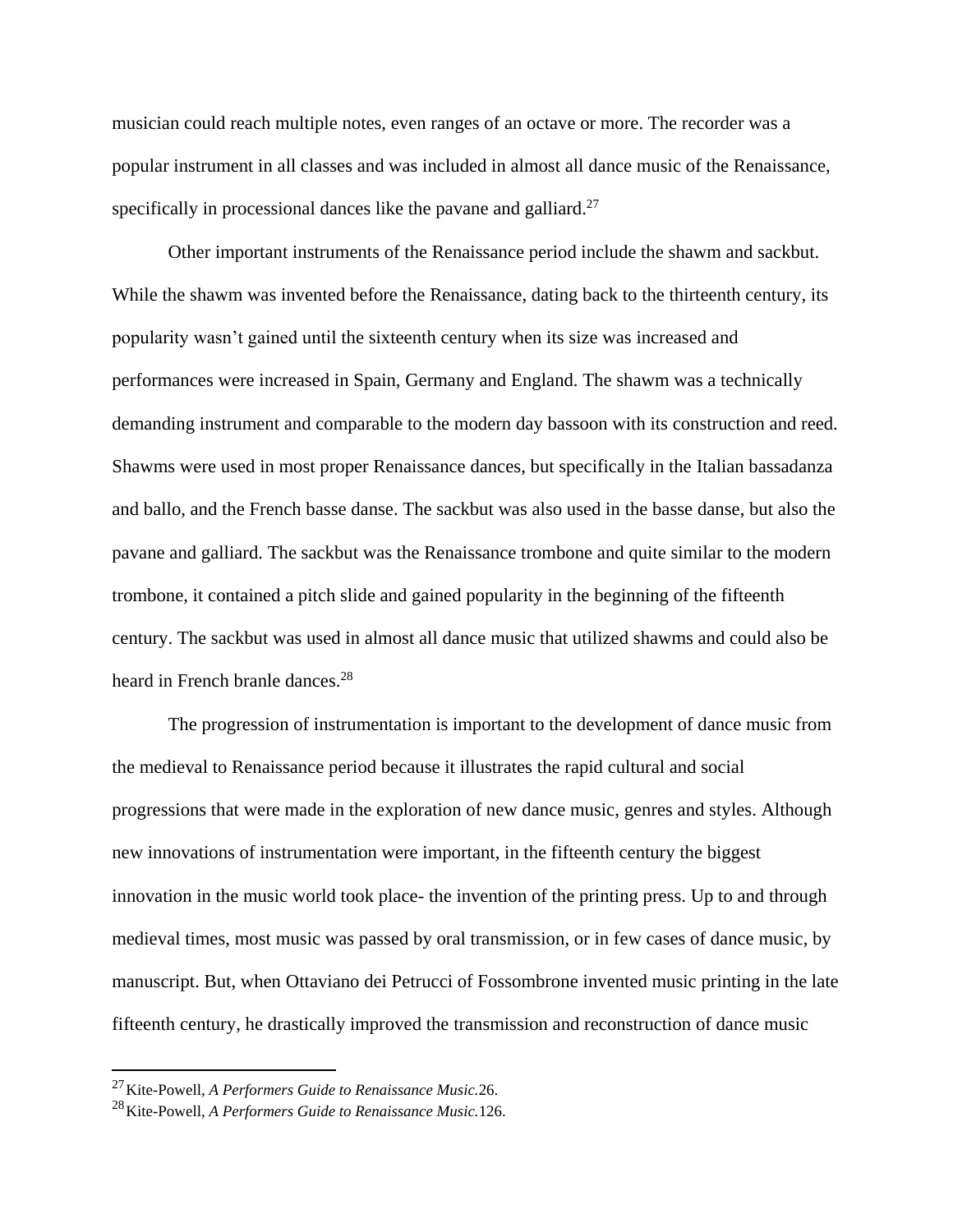and literature. The reproduction of dance music now allowed for wider variety of people to be involved in dances, from royals to commoners, court musicians to slaves: many had public access to varying kinds of dance music.<sup>29</sup> Dance literature obviously withstood the medieval period and the age of manuscripts, and some early significant dance works can be seen in the publications of Italian dance master, Domenico d Piacenza and his students, Antonio Cornazano and, Guglielmo Ebreo from the fifteenth century.<sup>30</sup> Not every kind of dance music was reproduced as result of the printing press, but dance literature still remained important and developed deeper roots culturally in the Renaissance, causing dance music to reach a peak of acceptance, popularity and performance.

Dance music in the twenty-first century is often related to modern Hip-Hop or Jazz Swing, but historical recourses trace it back to the medieval period and beyond. Because dance music is prevalent in our culture today, it is important to evaluate situations throughout history related to its development through the ages, specifically from the medieval period through the Renaissance. Because dance music gained historical importance since the medieval period, its rapid progression through oral tradition, religious tradition, and social environments reached new heights in the social and musical life from medieval times though the Renaissance period. Dance music progressed from its association with sinful nature in the medieval church to cultural sensation in the Renaissance. Dance music also progressed rapidly because of innovations of new instruments, dance forms, and the publication and dissemination of dance music. Twentyfirst century music has all of these innovations represented through the rapid progression of instruments, illustrated through the rise of the electronic stage and use of electronic instruments and enhancements. Dance forms and publications in the twenty-first century also progress on a

l

<sup>29</sup>Giulio Ongaro, *Music of the Renaissance*. (Connecticut: Greenwood Publishing Group. Inc., 2003), 173.

<sup>30</sup>Kassing, *History of Dance: An Interactive Arts Approach.* 87.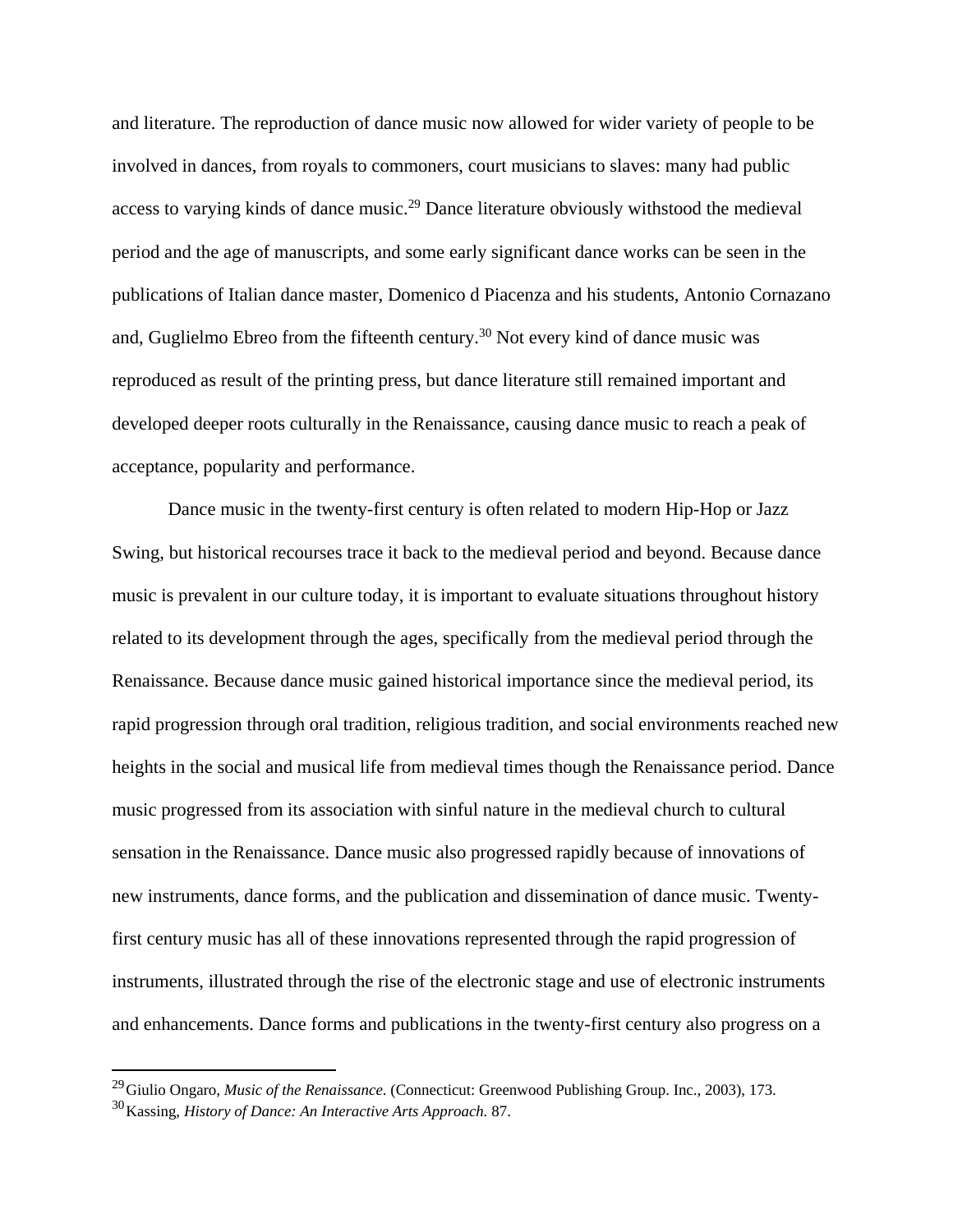daily basis with modern recordings and dissemination through social media. Because of the rapid advancements between the medieval and Renaissance periods in dance music, culture can imitate these forward movements and dance music can continue to make a name for itself throughout history.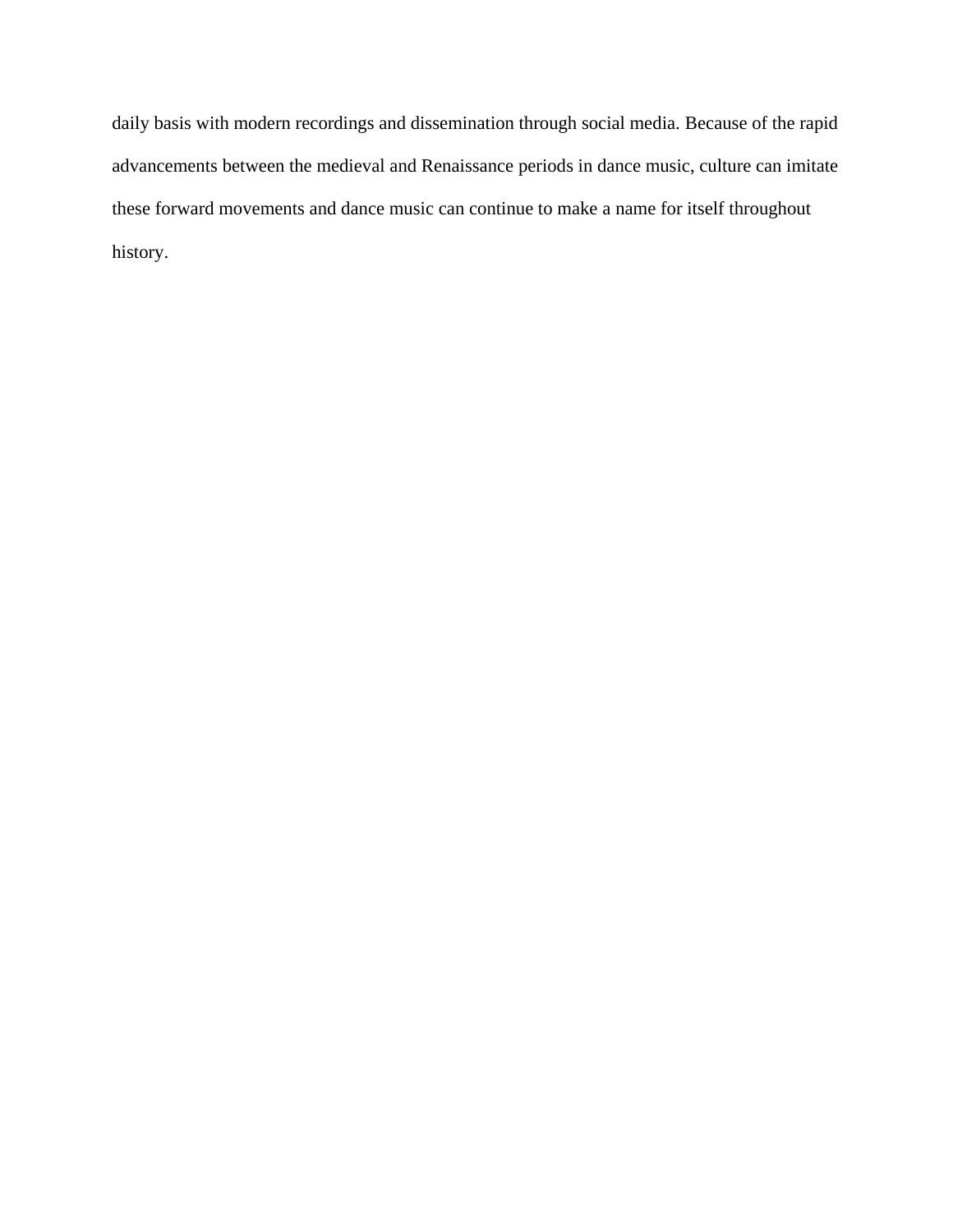## Bibliography

Buckley, Ann, Cynthia Cyrus, and Ingrid Brainard. *Music, Dance, and Society: Medieval and Renaissance Studies in Memory of Ingrid G. Brainard*. Kalamazoo, Michigan: Medieval Institute Publications, 2011.

This book is dedicated to the scholar, Ingrid G. Brainard who was also a dancer and mentor for choreography and musicology. This source is compiled of essays on the subjects of performance dance, dance history and musicological issues in the Renaissance period. The book is sectioned into three areas: musical repertory through contexts of musical creation, learning to interpret it- through performance meaning and social identity of dances- and finally, discussing changes in music and dance based on the locations of music performances, aspects of transcription difficulties, and comparison of a shared genre in music and dance.

- Bukofzer, Manfred. "A Polyphonic Basse Dance of the Renaissance." *Studies in Medieval & Renaissance Music.* New York: W. W. Norton & Company, Inc., 1950. This chapter comes from the larger work, *Studies in Medieval & Renaissance Music*, and the chapter specifically covers the polyphonic Basse Dance. The chapter informs the reader of the history behind the Basse Dance melodies and the controversy over preservation through oral tradition or manuscripts. The chapter also explains the polyphonic Spagna dance and how Basse Dances were compiled in chanson literature.
- Carter, Stewart. "The Seventeenth-Century Stage: Dance." *A Performers Guide to Seventeenth-Century Music.* Bloomington, Indian: Indian University Press, 2012. This chapter on dance in the seventeenth century is first compiled of a list of references to dance methods, steps and choreographies in the regions of France, Italy, England and Germany. The chapter moves on to talk about seventeenth century dance styles and interpretation of dance music through phrasing, choreography, society and musical technique. Finally, the chapter covers reconstruction of seventeenth century dance from early sources and the productions seventeenth century music used dance and costumes for.
- Hoppin, Richard. "Secular Monophonic Song, I: Latin and Provencal Lyrics." *In Medieval Music.* New York: W. W. Norton & Company, Inc., 1978. This chapter defines the Medieval dance song as a Balada or Dansa. These Balada's were attributed to a section of the Troubadours movement to often celebrate the return of spring. The Troubadour songs mentioned are considered love songs and the chapter explained that the musical forms associated with this genre of dance music was related to strophic form and subjected to rhyming themes. The rhymes created easy repetition and dance opportunity for the Troubadours.
- Hudler, Melissa. "The Body Speaks of Sin: The Voice of Dance in the Middle Ages." *Interdisciplinary Humanities* 21, no. 1 (2004): 20-29. *Humanities International Complete*.

This source seeks to study the positive and negative issues that arose from society because of dance in the Middle Ages. The author discuss how secular dance as wild,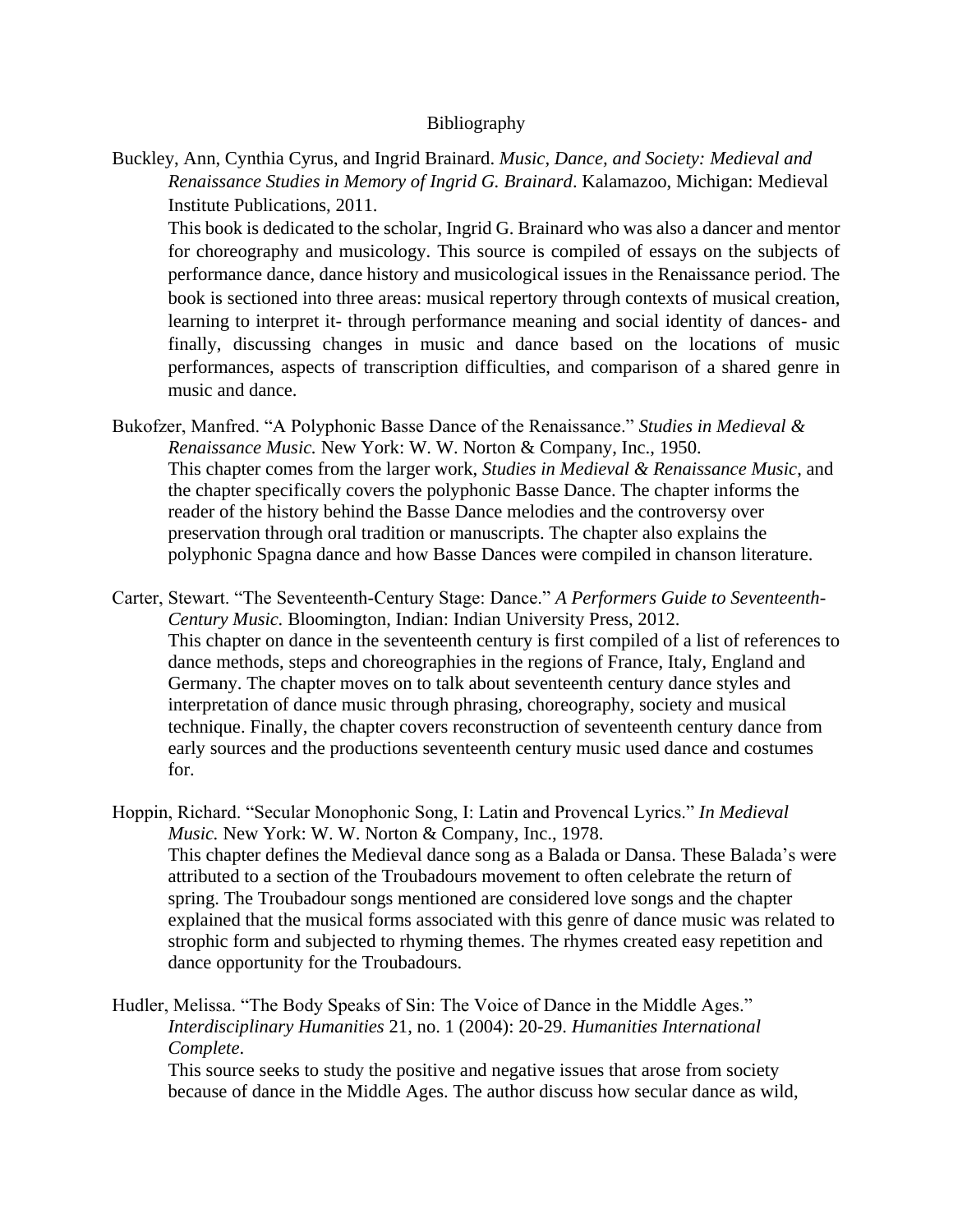leaping dance was sinful, yet serene, liturgical dance was acceptable, but how there was a combination of Christian practice and pagan ritual. This source moves through the views and regulations the church had on dance, but then also covers society's fascination with death in correlation with dance, specifically the danse macabre. Finally, the author covers the aristocratic pleasures in secular dance and how in the Middle Ages there was a relationship of dance between Christian doctrine, pagan ritual and aristocratic society.

Kassing, Gayle. *History of Dance: An interactive Arts Approach.* Champaign, Illinois: Human Kinetics, 2007.

This book provides multiple historical references to the history of dance, before and after the Medieval and Renaissance eras. Kassing covers important points of dance in several time periods and locations which include, Greece, Egypt, Crete, Rome, The middle ages, Renaissance, dance at the court and theater, and the romantic to modern periods. In each of these regions, the author covers their individual history, specific dancers, the prominent styles of the time, and significant works of dance literature from that era.

Kendall, Yvonne. "Rhythm, Meter and "Tactus" in 16th-Century Italian Court Dance: Reconstruction from a Theoretical Base." *The Journal of the Society for Dance Research* 8, no. 1 (1990): 3-27.<http://www.jstor.org/stable/1290786> This source presents problematic considerations of reconstructing 16th century dance music through reading the texts, deciphering the meaning, and conquering the difficulties of historical dance. The author moves on to defining key musical characteristics- meter, time signature, and melodic alignment- then begins reconstructing early dance by walking the reader through the relationship of dance music with choreography. Finally the author covers notated examples and choreographed examples of the Balletto, a Renaissance song and dance.

- Kite-Powell, Jeffery. "Introduction to Renaissance Dance." *A Performers Guide to Renaissance Music.* Bloomington, Indiana: Indiana University Press, 2007. This chapter covers early Renaissance dance from 1450-1520. The book discusses Italy's dance music and the steps and dance types. France is also discussed, but the steps and choreographies discussed are from later in the Renaissance period. The late Renaissance dances are mentioned and the Pavane and Gagliarda are defined and explained with musical examples and historical information from the countries of England and France.
- McGee, Timothy. *Medieval Instrumental Dances*. Bloomington, Indiana: Indiana University Press, 1989.

This book covers Dance in the Middle Ages through various evidence discovered behind vocal dance and instrumental dance. The contents of the book also contain information concerning dance music repertory of the Estampie, Ductia, Nota and other dance from the Middle Ages. After a section on performing practices of Middle Age dance, the author works through notated examples of dance music and the historical information behind each one.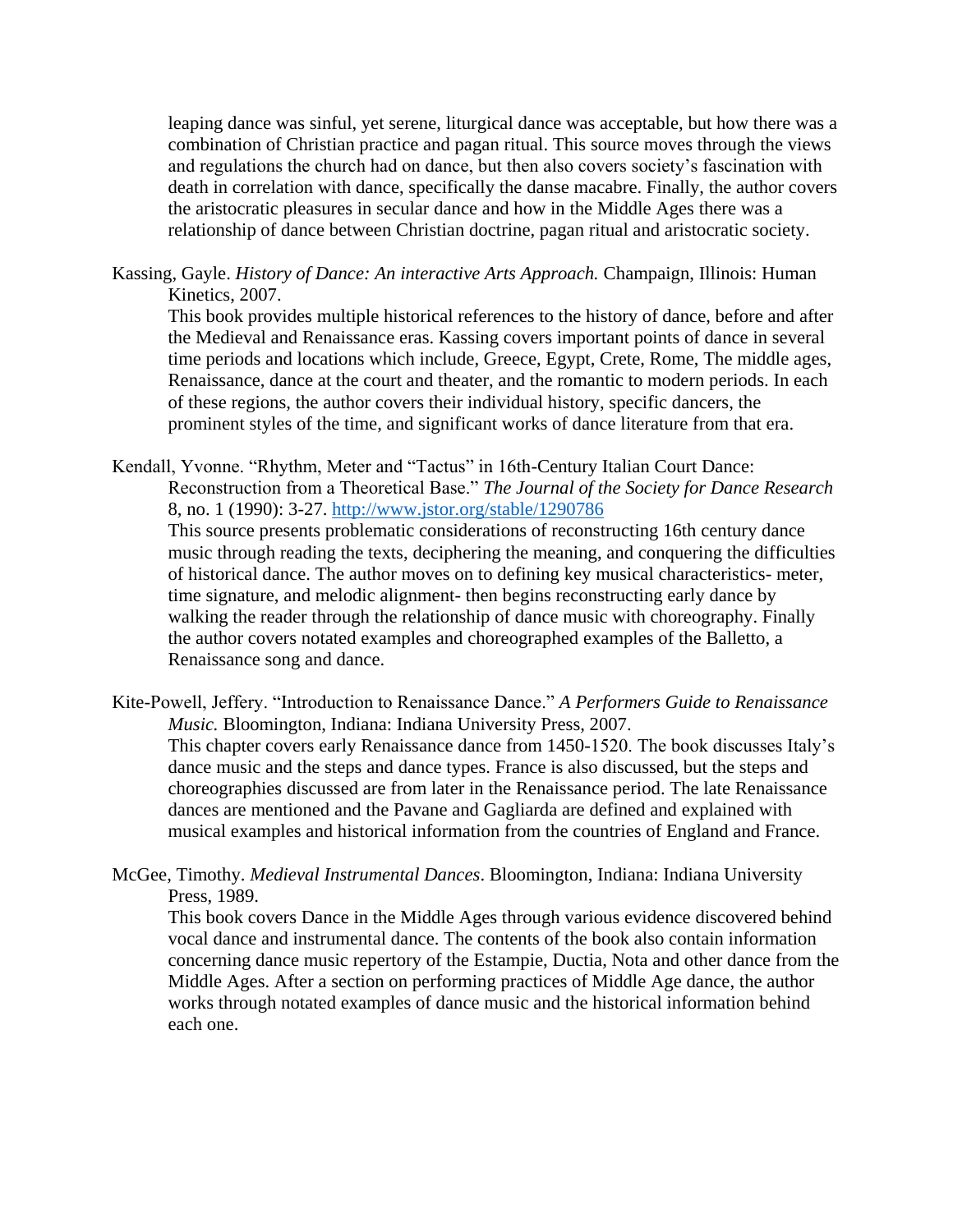McKinnon, James. "Court and City in France, 1100-1300." *In Antiquity and the Middle Ages: From Ancient Greece to the 15th Century.* United Kingdom: Granada group and the Macmillan Press Ltd., 1990.

This chapter covers the activities in the early court of France, including dance of the middle ages. The chapter reinforces the importance of courtly dance, or Caroles, as the book defines them, but it also discusses that dance in the middle ages often came from travelers and employed musicians.

Mullally, Robert. *The Carole: A Study of a Medieval Dance*. Burlington, Vermont: Ashgate, 2011.

This book covers the specific information of the Carole dance from the 1400's. Beginning with the history and etymology behind the term Carole, the author moves into the earliest records of the Carole and theories about the dances choreography. The author moves into reconstruction of this early dances choreography, working through specific steps, foot motion hand motion, and even terms for the dance. Finally, the author discusses the lyrics to the music used in the Carole and the origins of the Italian and Middle English versions of the Carole.

Ongaro, Giulio. "Music and Dance in Renaissance Society." *Music of the Renaissance.* Connecticut: Greenwood Publishing Group. Inc., 2003.

This book is somewhat an illustrated resource with the pictures and figures used to present dance in Renaissance society. The chapter first discusses street music in Renaissance society and how street performances were an important part of dance in Europe. Music at the court is covered and also considered as an important event in Renaissance history for dance music. Finally, music in the theater is discussed and although it didn't contain much dancing, it did provide documentation of Renaissance music for scholarly study.

Perkins, Leeman. *Music in the Age of the Renaissance.* New York: W. W. Norton & Company, Inc., 1999.

This book provides detailed information on dance music and traditions from various times during the Renaissance. Dance music is discussed in topics about instrumental music and genres, performance practices and secular music in Renaissance society. The book also gives musical examples within the text for proper illustration of musical genres and forms.

Pfandl-Buchegger, Ingrid. "The Performing Body in Renaissance Literature and Dance." *Anglia-Zeitschrift Für Englische* 132, no, 1 (2014): 23-39. *Humanities International Complete.* This source gives an example of the masque to show how dance and images of dance in literature were used in Renaissance dance society. The author's first point covers the importance of dance in Renaissance society through dance morals and the performing body in Renaissance literature and dance. Secondly, the author discusses dance as an emblem for cosmic harmony through the performers and audience. Finally, dance as a social and political discourse is discussed, giving examples of the court masque at events such as weddings, parties and holidays.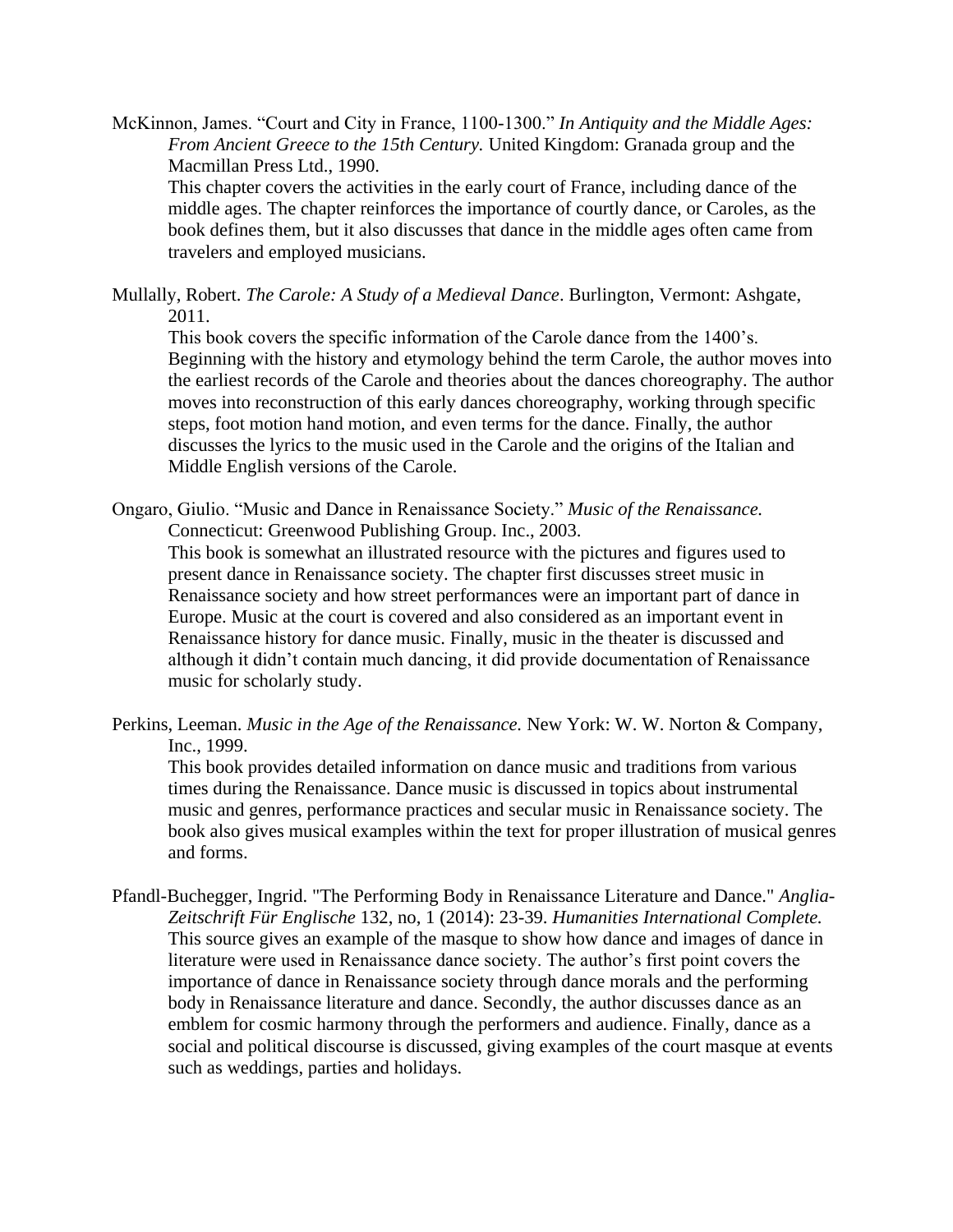- Rimmer, Joan. "Dance Elements in Trouvère Repertory." *The Journal of the Society for Dance Research* 3, no. 2 (1985): 23-34,<http://www.jstor.org/stable/1290555> This source covers the study of dance music from the Trouvère movement and its relation to artifacts of musical instruments as well as specific repertory. First, the author discusses artifacts of flutes, horn pipes and reed pipes that were used by the Trouvères, potentially in dance music. The source showed that the study conducted also was consistent in showing a number of small-compass, dance-like tunes used by Trouvère practitioners for monophonic rondeau and virelai, and some stanzaic songs with pastoral content. The source moves on to give notated examples of these songs and their possible dance accompaniments.
- Rimmer, Joan. "Medieval Instrumental Dance Music." *Music & Letters* 72, no. 1 (1991): 61-68, <http://www.jstor.org/stable/736493> This source deals with the many unhelpful sources about early dance written by other authors and how they are unhelpful to the choreographically uniformed. The author proceeds to cover the Carol, a medieval dance, and Italian frescoes depicting early dance choreography. The author also discusses how dances are put into three categories- round, carol and estampie- giving detailed definitions of each. Finally, the author presents different patterns of early dance music and their individual forms, either throughcomposed or having a repetitive structure.
- Sachs, Curtis. *World History of the Dance.* New York: W.W. Norton & Company, Inc., 1937. This book, split up into two parts, covers dance throughout the world and Dance throughout the ages. Within these parts, the book informs the reader about social movements of dance, themes and types, forms and choreography of early dance, and the actual music that accompanies dance. Dance throughout the ages covers evolution to the spectacular dance, Europe since antiquity, and music characteristics in these ages.
- Sendry, Alfred. *Music in the Social and Religious Life of Antiquity.* Cranbury, New Jersey: Associated University Presses, Inc., 1974.

This book covers dance in the early ages of Jewish music, Ancient Israel, Greek music and Roman music. Throughout these ages, the book talks about dance in position at the court and in drama and theater. The book also discusses how dance is used for instrumental music of the Romans and dance at funerals in Ancient Israel. Overall, this books gives adequate information on early dance music in various forms, genres and societies.

Sparti, Barbara. "Antiquity as Inspiration in the Renaissance of Dance: The Classical Connection and Fifteenth-Century Italian Dance." *Dance Chronicle* 16, no, 3 (1993): 373-390, <http://www.jstor.org/stable/1567922> This source is not only documentation of Greek and Italian dance in the Renaissance, but the author also gives a list of extra resources containing notated dance music and locations of other dance sources. After the listed resources, the author discusses the many treatises on dance of humanist culture in the Renaissance. The source then discusses the contents of the treatises, most containing choreographic descriptions and music of dances

that were performed on public and private occasions.